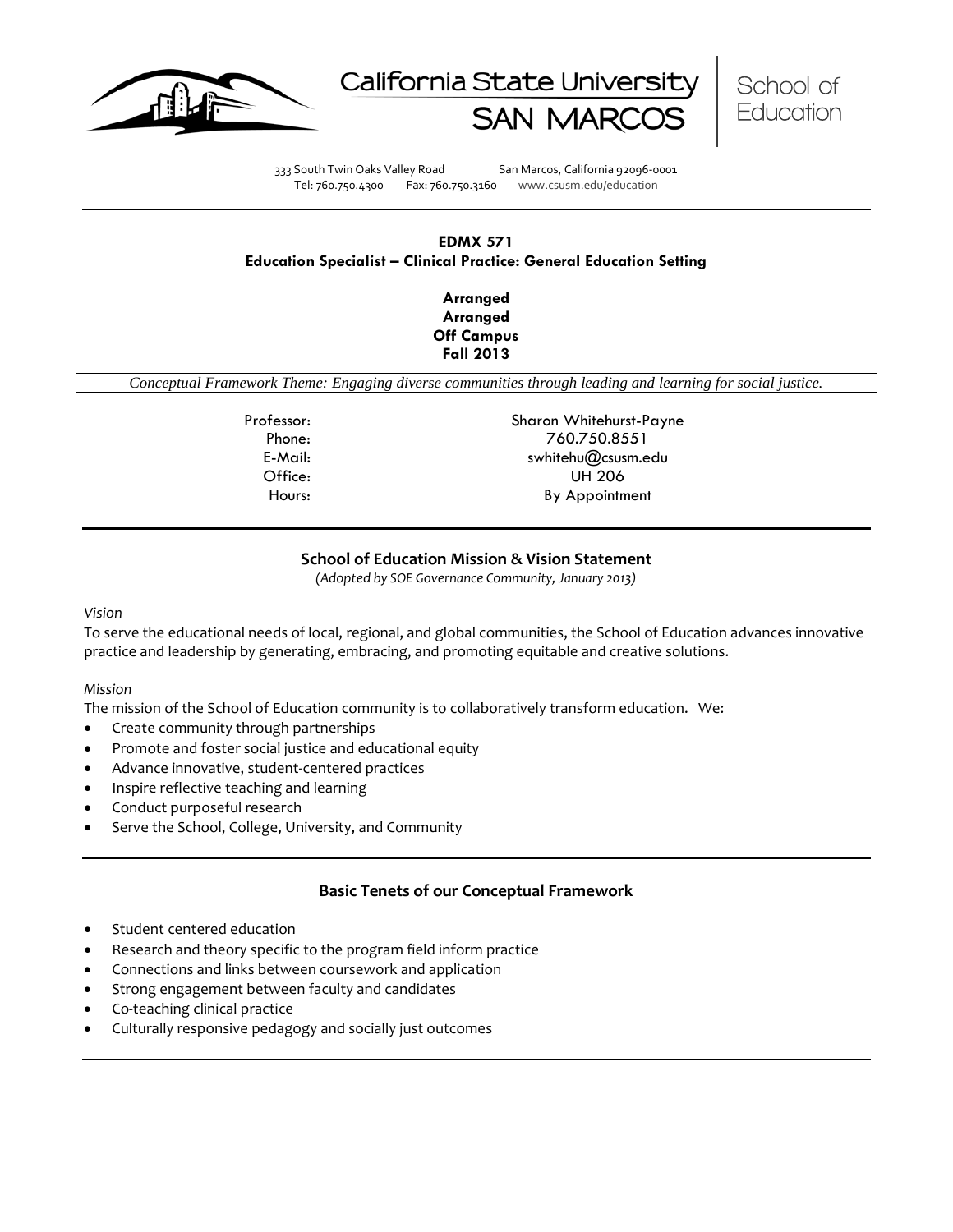# **COURSE DESCRIPTION**

Observation and teaching in a general education setting in selected K-12 schools under the supervision of a classroom teacher and university supervisor and includes participation in student teaching seminars. *May not be taken for credit by students who have received credit for EDMX 562 or EDMS 571. Graded Credit? No Credit. Enrollment Requirement: Successful completion of program prescribed coursework.*

#### **Required Materials**

Because this is a supervised clinical experience, the materials for this class include the following:

- 1) Cal State San Marcos *Assessment of Multiple Subject Teaching Performance Expectations EDMX 571 Concurrent Credential Clinical Practice II form,*
- 2) *Multiple Subject Teaching Performance Expectations with Added CSU San Marcos TPEs (Full Text and TPE Portfolio Dividers in Multiple Subject Clinical Practice Handbook)*
- 3) Cal State San Marcos *Multiple Subject Handbook – Section I: Information for Teacher Candidates and signed Teacher Candidate Handbook Agreement*

All of the above forms and handbooks are posted online at the School of Education's clinical practice website location.

#### **Authorization to Teach English Learners**

This credential program has been specifically designed to prepare teachers for the diversity of languages often encountered in California public school classrooms. The authorization to teach English learners is met through the infusion of content and experiences within the credential program, as well as additional coursework. Candidates successfully completing this program receive a credential with authorization to teach English learners. *(Approved by CCTC in SB 2042 Program Standards, August 02)*

### **STUDENT LEARNING OUTCOMES**

#### **CLINICAL PRACTICE STUDENT LEARNING OUTCOMES**

#### **Candidates will:**

• assess and instruct students with and without disabilities in the elementary grades in accordance with the California Commission on Teacher Credentialing Multiple Subject Teaching Performance Expectations

### **Student learning outcome objective assessment methods:**

Observations by university supervisor of clinical performance objectives indicated in the program's courses objectives and the California Commission on Teacher Credentialing Multiple Subject Teaching Performance Expectations (TPEs).

Observations by the school-based cooperating teacher of clinical performance objectives indicated in the program's courses objectives and the California Commission on Teacher Credentialing Multiple Subject TPES.

#### **California Teacher Performance Assessment (CalTPA)**

Teacher Candidates will be required to complete a Teaching Performance Assessment, show proof of Teacher Performance Expectations and complete critical assessment tasks- specific assignments for this course. It is the teacher candidate's responsibility to understand expectations and complete assignments by stated due dates.

Beginning July 1, 2008 all California credential candidates must successfully complete a state-approved system of teacher performance assessment (TPA), to be embedded in the credential program of preparation. At CSUSM this assessment system is called the CalTPA or the TPA for short.

To assist your successful completion of the TPA, a series of informational seminars are offered over the course of the program. TPA related questions and logistical concerns are to be addressed during the seminars. Your attendance to TPA seminars will greatly contribute to your success on the assessment.

Additionally, SoE classes use common pedagogical language, lesson plans (lesson designs), and unit plans (unit designs) in order to support and ensure your success on the TPA and more importantly in your credential program.

The CalTPA Candidate Handbook, TPA seminar schedule, and other TPA support materials can be found on the SoE website: <http://www.csusm.edu/education/CalTPA/ProgramMaterialsTPA.html>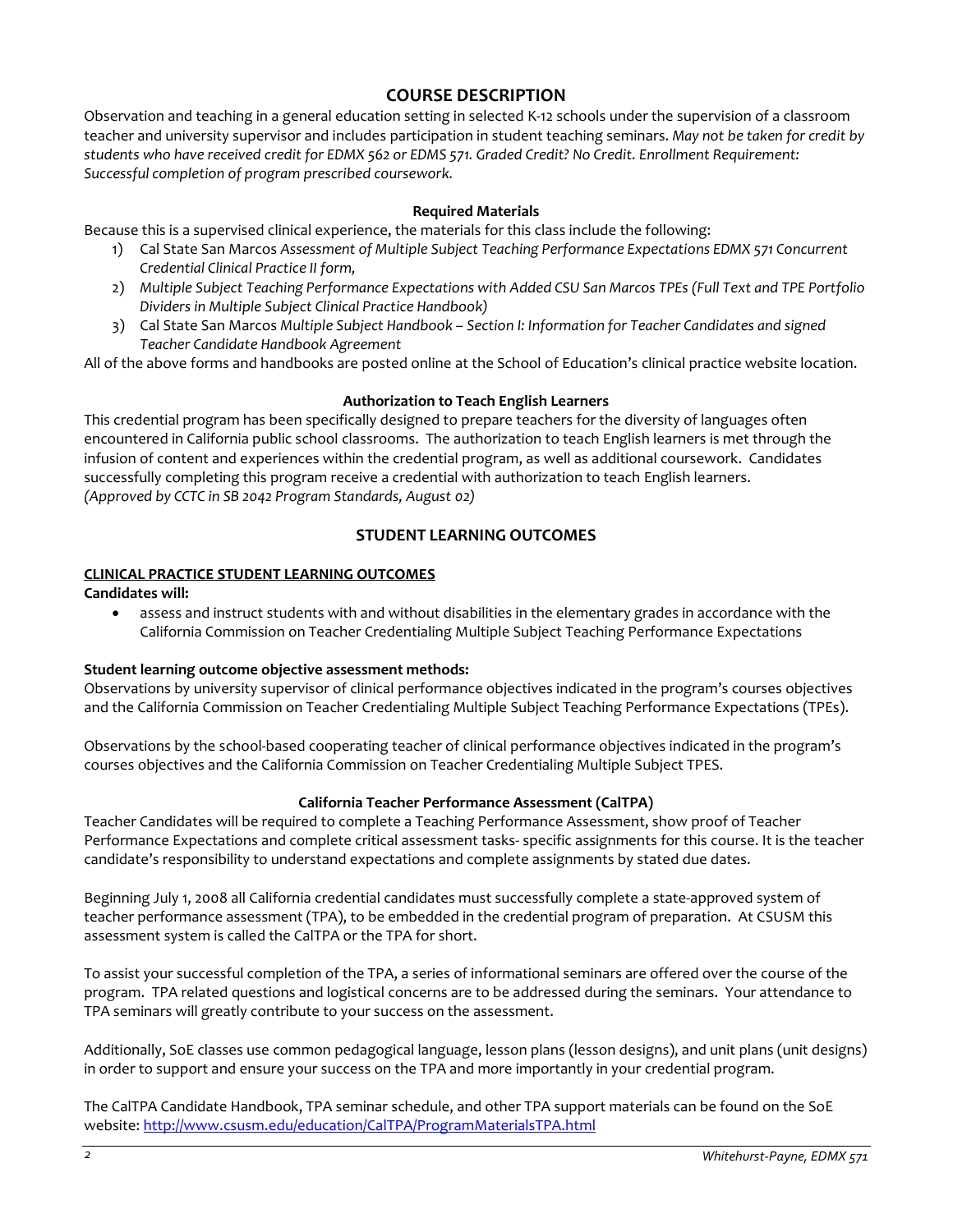#### **Assessment of Professional Dispositions**

Assessing a candidate's dispositions within a professional preparation program is recognition that teaching and working with learners of all ages requires not only specific content knowledge and pedagogical skills, but positive attitudes about multiple dimensions of the profession. The School of Education has identified six dispositions – social justice and equity, collaboration, critical thinking, professional ethics, reflective teaching and learning, and life-long learning—and developed an assessment rubric. For each dispositional element, there are three levels of performance *unacceptable*, *initial target*, and *advanced target*. The description and rubric for the three levels of performance offer measurable behaviors and examples.

The assessment is designed to provide candidates with ongoing feedback for their growth in professional dispositions and includes a self-assessment by the candidate. The dispositions and rubric are presented, explained and assessed in one or more designated courses in each program as well as in clinical practice. Based upon assessment feedback candidates will compose a reflection that becomes part of the candidate's Teaching Performance Expectation portfolio. Candidates are expected to meet the level of *initial target* during the program.

#### **School of Education Attendance Policy**

Due to the dynamic and interactive nature of courses in the School of Education, all candidates are expected to attend all classes and participate actively. At a minimum, candidates must attend more than 80% of class time, or s/he may not receive a passing grade for the course at the discretion of the instructor. Individual instructors may adopt more stringent attendance requirements. Should the candidate have extenuating circumstances, s/he should contact the instructor as soon as possible. *(Adopted by the COE Governance Community, December, 1997).*

This course: All teacher candidates are expected to be present at their assigned school site as scheduled by program requirements and the specific school site calendar and teaching contract. Should the teacher candidate have extenuating circumstances, s/he should contact the University Supervisor and Program Coordinator as soon as possible.

### **Students with Disabilities Requiring Reasonable Accommodations**

Candidates with disabilities who require reasonable accommodations must be approved for services by providing appropriate and recent documentation to the Office of Disable Student Services (DSS). This office is located in Craven Hall 4300, and can be contacted by phone at (760) 750-4905, or TTY (760) 750-4909. Candidates authorized by DSS to receive reasonable accommodations should meet with their instructor during office hours or, in order to ensure confidentiality, in a more private setting.

### **All University Writing Requirement**

This course ensures that the university's minimum 2,500-word per course writing requirement is the course assignments, reflections, and postings for Education Specialist standard.

#### **CSUSM Academic Honesty Policy**

"Students will be expected to adhere to standards of academic honesty and integrity, as outlined in the Student Academic Honesty Policy. All written work and oral presentation assignments must be original work. All ideas/materials that are borrowed from other sources must have appropriate references to the original sources. Any quoted material should give credit to the source and be punctuated with quotation marks.

Students are responsible for honest completion of their work including examinations. There will be no tolerance for infractions. If you believe there has been an infraction by someone in the class, please bring it to the instructor's attention. The instructor reserves the right to discipline any student for academic dishonesty in accordance with the general rules and regulations of the university. Disciplinary action may include the lowering of grades and/or the assignment of a failing grade for an exam, assignment, or the class as a whole."

Incidents of Academic Dishonesty will be reported to the Dean of Students. Sanctions at the University level may include suspension or expulsion from the University.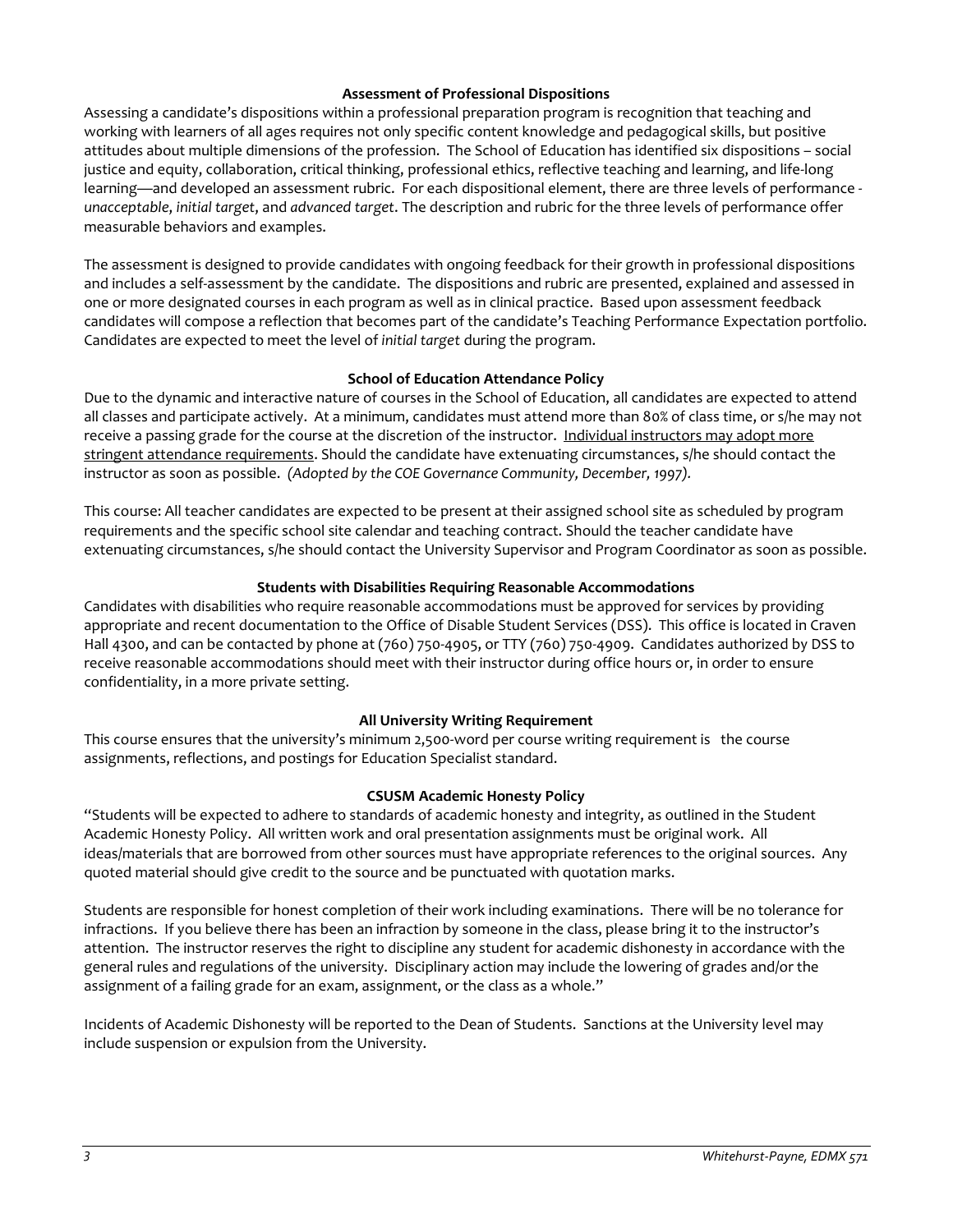### **Plagiarism:**

As an educator, it is expected that each candidate will do his/her own work, and contribute equally to group projects and processes. Plagiarism or cheating is unacceptable under any circumstances. If you are in doubt about whether your work is paraphrased or plagiarized see the Plagiarism Prevention for Students website [http://library.csusm.edu/plagiarism/index.html.](http://library.csusm.edu/plagiarism/index.html) If there are questions about academic honesty, please consult the University catalog.

### **Use of Technology:**

Candidates are expected to demonstrate competency in the use of various forms of technology (i.e. word processing, electronic mail, Moodle, use of the Internet, and/or multimedia presentations). Specific requirements for course assignments with regard to technology are at the discretion of the instructor. Keep a digital copy of all assignments for use in your teaching portfolio. All assignments will be submitted online, and some will be submitted in hard copy as well. Details will be given in class.

#### **Electronic Communication Protocol:**

Electronic correspondence is a part of your professional interactions. If you need to contact the instructor, e-mail is often the easiest way to do so. It is my intention to respond to all received e-mails in a timely manner. Please be reminded that e-mail and on-line discussions are a very specific form of communication, with their own nuances and etiquette. For instance, electronic messages sent in all upper case (or lower case) letters, major typos, or slang, often communicate more than the sender originally intended. With that said, please be mindful of all e-mail and on-line discussion messages you send to your colleagues, to faculty members in the School of Education, or to persons within the greater educational community. All electronic messages should be crafted with professionalism and care. Things to consider:

- Would I say in person what this electronic message specifically says?
- How could this message be misconstrued?
- Does this message represent my highest self?
- Am I sending this electronic message to avoid a face-to-face conversation?

In addition, if there is ever a concern with an electronic message sent to you, please talk with the author in person in order to correct any confusion.

#### **Supervision Requirements**

- 1. Each candidate in this clinical practice meets with a university clinical practice supervisor at least five times to discuss clinical experiences in order to expand participants' knowledge of various assessment and intervention techniques and to practice participation in Individual Educational Program meetings.
- 2. Each candidate engages in a minimum of eight weeks of supervised clinical practicum hours in one or more elementary general education school setting. Education Service Field Experience Logs.
- 3. Attend all team and faculty meetings and execute other professional responsibilities.
- 4. Maintain a TPE Binder with evidence for all the appropriate TPEs. TPE artifact suggestions are located in the Education Specialist Special Education Handbook in Appendix H.

#### **Professional and Administrative Requirements**

- 1. "Person-first" language (e.g., "Student with Down Syndrome" rather than "Down Syndrome student;" "Johnny who happens to have Down Syndrome" rather than "My Down Syndrome student") must be used throughout all written and oral assignments and discussions.
- 2. Word process all written plans for treatment and assessment. Keep an electronic copy of all of your work. You will want these for your records and for potential future use as professional portfolio entries.
- 3. Complete and submit all clinical experience documentation on the due dates for full credit. If you have extraordinary circumstances that impact timely submission, inform the university supervisor. Any time that you have questions or concerns, please contact the university supervisor immediately.
- 4. Profession behavior is expected at all school and community sites with educational and program personnel, students, families, and supervisory personnel.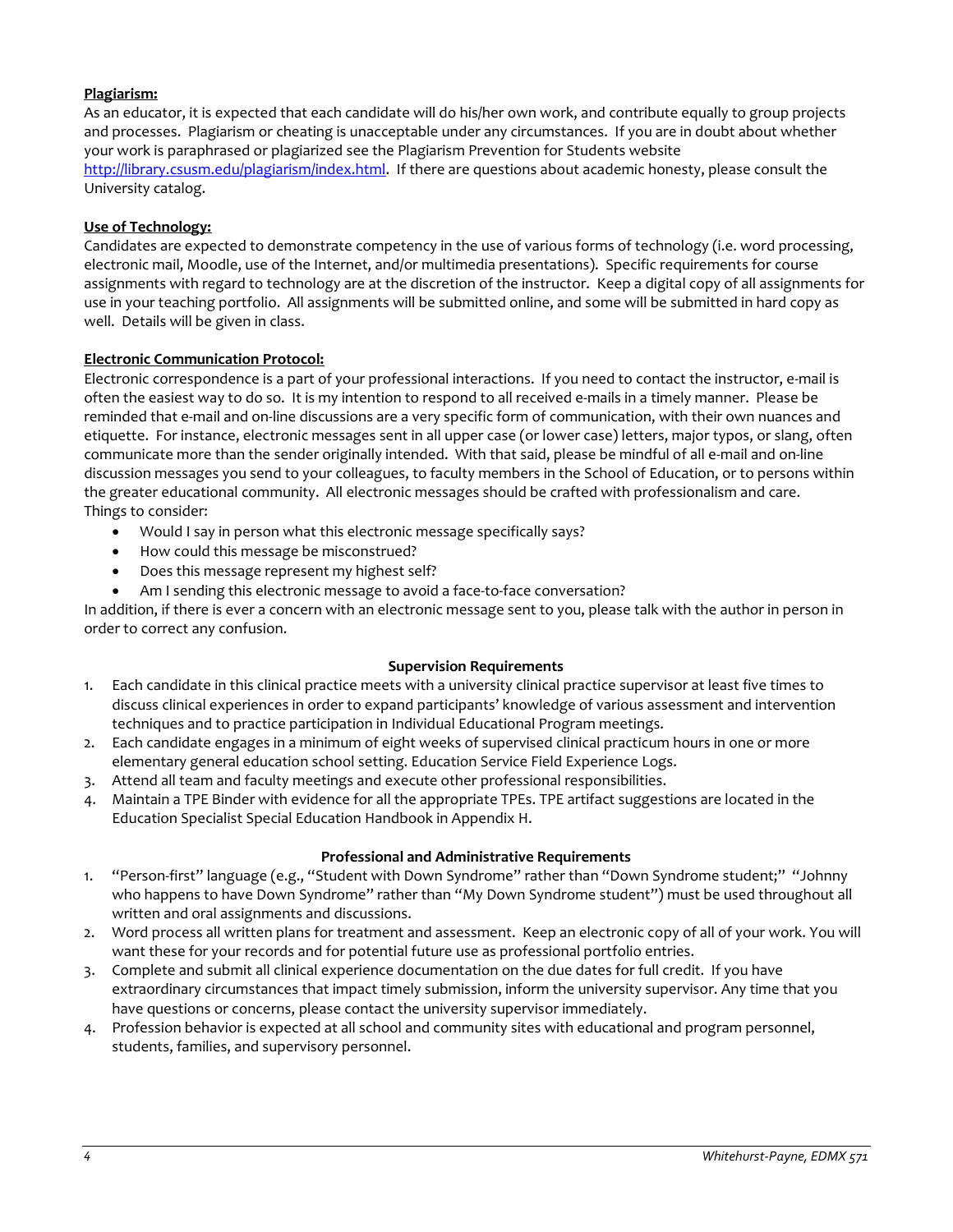# **Course Requirements**

# **Suggested Weekly Supervisor/Candidate Reflective Communication**

| Name | Week: from _____________ to _____________                                                                                                                                                    |
|------|----------------------------------------------------------------------------------------------------------------------------------------------------------------------------------------------|
| 1.   | Prior to delivering a lesson, my lesson plan was completed and reviewed by my cooperating teacher? What<br>adjustments did I make or need to make based on informal assessment and feedback? |
| 2.   | When was an affirming or "aha" moment in my teaching this week? When did I feel most confident and<br>competent with my skills?                                                              |
| 3.   | What was my biggest challenge this week? When did I feel disconnected or discouraged?                                                                                                        |
| 4.   | If I could repeat this week, what would I do differently based upon the learning and responses of my students?                                                                               |
| 5.   | What am I most proud of this week based on the learning and responses of my students?                                                                                                        |
|      | If you are in a co-teaching placement, which co-teaching approaches did you use this week?                                                                                                   |
|      | Supportive<br>I led CT led                                                                                                                                                                   |
|      | I led planning _____ We jointly planned _____ My CT planned<br>Parallel                                                                                                                      |
|      | Complementary Iled, my CT complemented My CT led, I complemented                                                                                                                             |
|      | Cuided by CT _______ Jointly planned & delivered instruction<br>Team                                                                                                                         |
|      |                                                                                                                                                                                              |
|      | Requested focus of next observation. (Be sure to have a lesson plan available.)                                                                                                              |
|      | Interactions with students Classroom management/discipline                                                                                                                                   |
|      | Questioning strategies<br>_____ Differentiation of instruction                                                                                                                               |
|      | Use of technology in instruction and/or by student in learning                                                                                                                               |
|      |                                                                                                                                                                                              |
|      |                                                                                                                                                                                              |